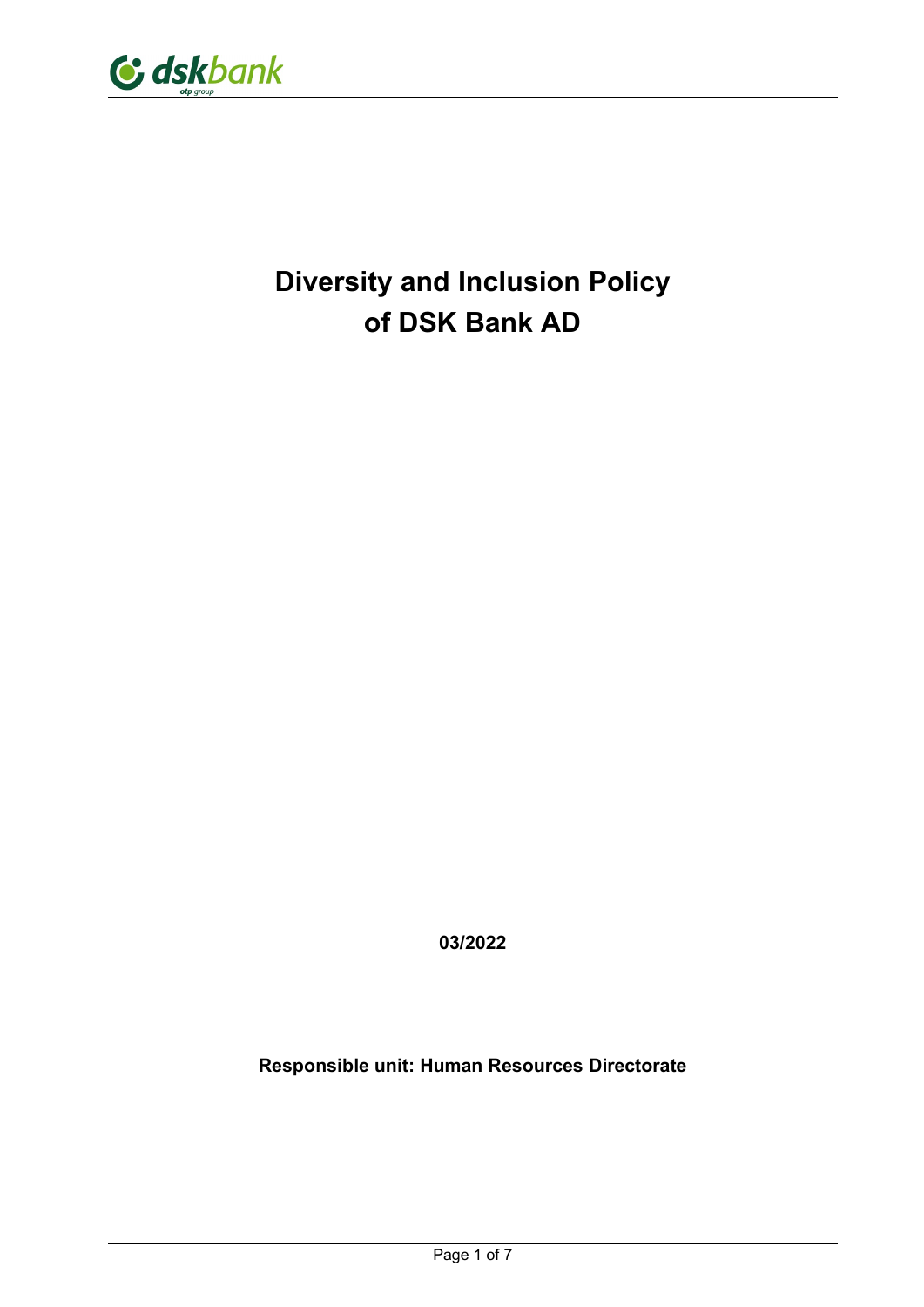

## **Contents**

| $\mathbf{L}$ |  |
|--------------|--|
| II.          |  |
| III.         |  |
| IV.          |  |
| V.           |  |
| VI.          |  |
|              |  |
| VIII.        |  |
|              |  |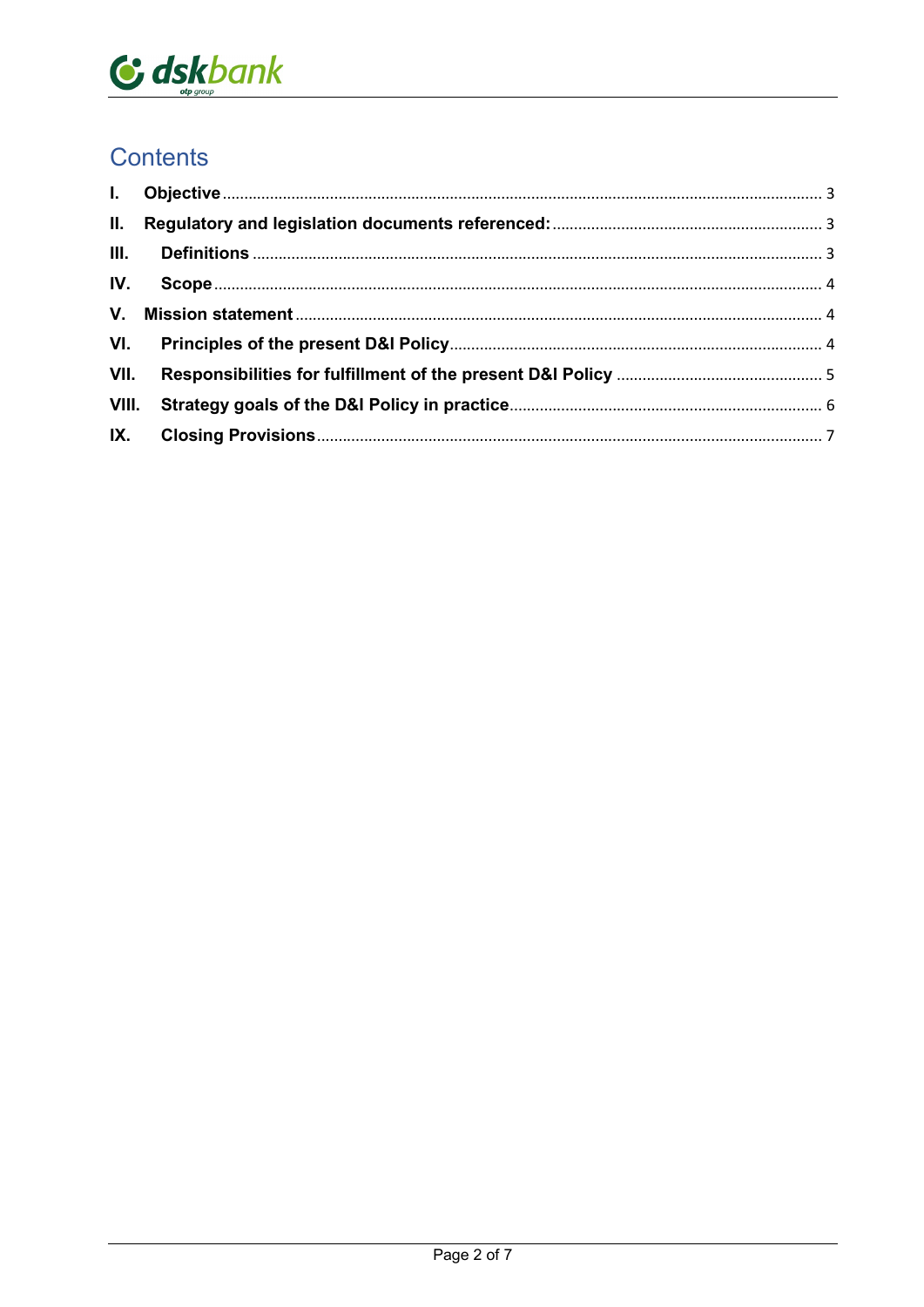

#### I. Objective

- 1. The present Diversity & Inclusion ("D&I") Policy (the "Policy") of DSK Bank AD ("The Bank/ DSK Bank") commits to ensuring a diverse and inclusive culture within DSK Bank Group (the "Group").
- 2. The Policy promotes diversity on the management body, in order to promote a diverse pool of members, with aim to engage a broad set of qualities and competences when recruiting members of the management body, to achieve a variety of views and experiences and to facilitate independent opinions and sound decision-making within the management body, aiming at an appropriate representation of all genders within the management body and ensuring that the principle of equal opportunities is respected when selecting members of the management body.

#### II. Regulatory and legislation documents referenced:

- 3. Internal framework:
	- 3.1. Code of Ethics of DSK Bank AD;
	- 3.2. Rules of Procedure of the Ethics Committee;
- 4. European legislative framework:

4.1. Regulation (EU) 575/2013 of the European Parliament and of the Council of 26 June 2013 on Prudential requirements for credit institutions and investment firms and amending Regulation (EU) No 648/2012 (hereinafter: "Regulation (EU) No 575/2013");

4.2. Directive 2013/36/EU of the European Parliament and of the Council of 26 June 2013 on access to the activity of credit institutions and the prudential supervision of credit institutions and investment firms, amending Directive 2002/87/EC and repealing Directives 2006/48/EC and 2006/49/EC;

4.3. Regulation (EU) 2016/679 of the European Parliament and of the Council of 27 April 2016 on the protection of natural persons with regard to the processing of personal data and on the free movement of such data, and repealing Directive 95/46/EC (hereinafter: "General Data Protection Regulation");

4.4. Guidelines on internal governance under Directive 2013/36/EU (EBA/GL/2021/05);

4.5. Guidelines on sound remuneration policies under Directive 2013/36/EU (EBA/GL/2021/04);

4.6. Joint ESMA and EBA Guidelines on the assessment of the suitability of members of the management body and key function holders under Directive 2013/36/EU and Directive 2014/65/EU (ESMA35-36-2319 and EBA/GL/2021/06).

#### III. Definitions

- 5. "DSK Bank Group/Group": DSK Bank AD and its subsidiaries, in which DSK Bank has direct or indirect qualified shareholding;
- 6. "Subsidiary": a company, in which DSK Bank has direct or indirect qualified shareholding;
- 7. "Management Body": As per item 4. of ESMA35-36-2319 and EBA/GL/2021/06 the bodies having management (executive) and supervisory (non-executive) functions, i.e. the Management Board and the Supervisory Board of DSK Bank AD;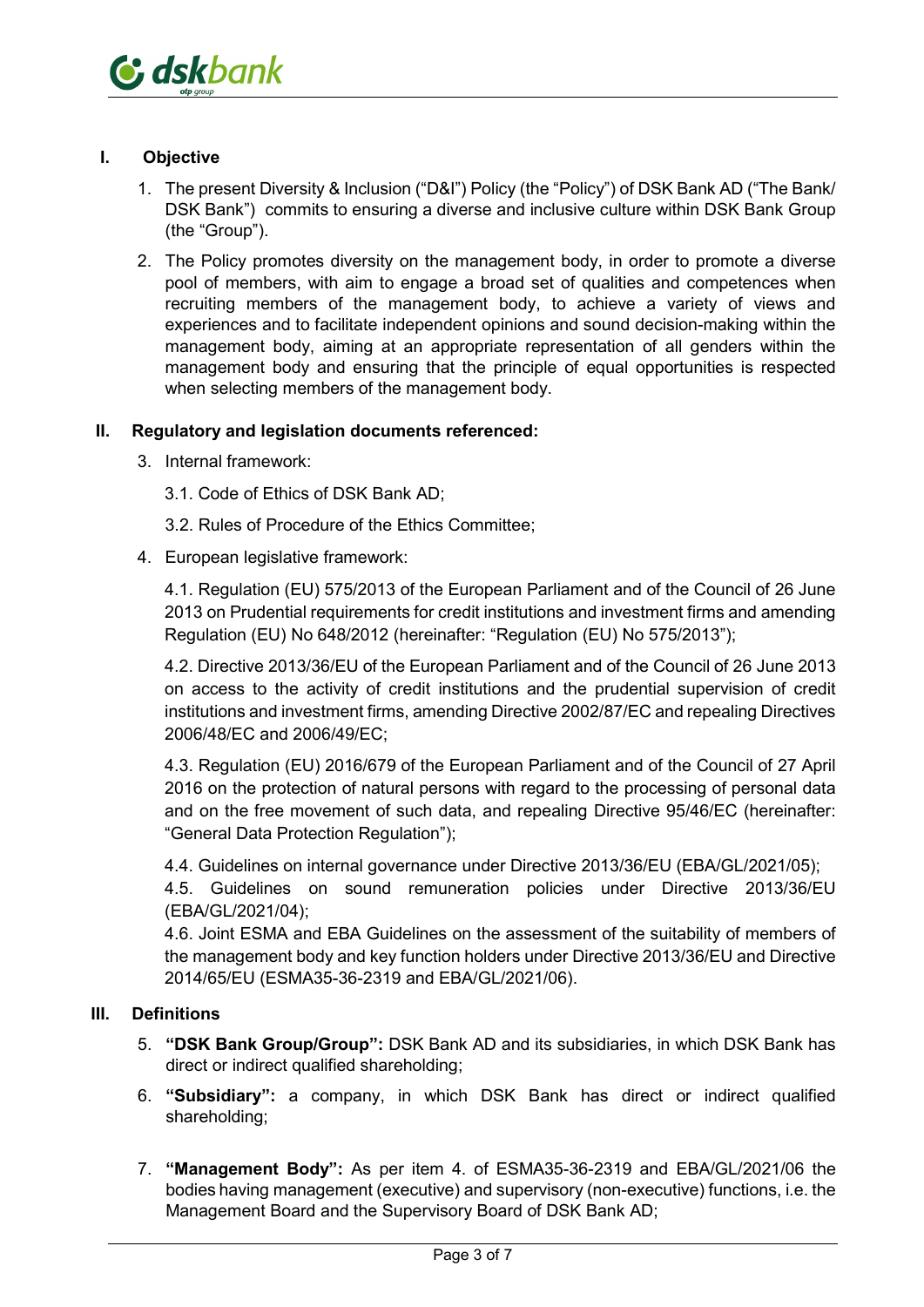

- 8. "Diversity aspects": educational and professional background, gender, age and geographical provenance;
- 9. "Ethics Committee": a specialized collective body, which is responsible for setting up firm guidelines for demonstrating ethical behavior by presenting positions in general and individual cases and decisions aiding interpretation. The Committee operates on the basis of the Rules of Procedure of the Ethics Committee;
- 10. "Nomination Committee": a committee that acts as part of Bank's corporate governance. The Nomination Committee has a key role in assessing the suitability, diversity and composition of the management body, as evaluating the members of the management body and key function holders, and examines the skills and diversity aspects required of the candidates.

#### IV. Scope

- 11. The present Policy applies to all employees, all functions and all units in the Bank, and shall apply to all subsidiaries once adopted by their Management Body.
- 12. Human Resources Directorate at DSK Bank AD must document and report any deviations from the present Policy to the Nomination Committee. Furthermore, they monitor and closely follow progress on the targets setting, starting from the 2023 year with ambitions to ensure the right focus and efforts.
- 13. The Nomination Committee shall decide on a target for the representation of the underrepresented gender in the management body.

#### V. Mission statement

- 14. The mission of DSK Bank Group is to create a working environment, where its committed employees are able to work in a diverse, mutually supportive team and in an inclusive working culture enabling them to work to the best of their potential. Diversity and inclusion are essential to the implementation of the corporate strategy.
- 15. Inclusion means creating equal opportunities to everyone to join the DSK community, to develop himself or herself and to move forward.
- 16. The present Policy aims to promote a more diverse and inclusive culture in DSK Bank, in order to stay relevant to the customers, employees, shareholders and society in the future.
- 17. A diverse culture is about inviting, welcoming and embracing multiple competencies, viewpoints and perspectives into DSK Bank to help the company to become more open and informed, and reflect the diversity of the societies the Bank is part of.
- 18. Essentially, an inclusive culture is about nurturing a sense of belonging in the workplace. When people belong, they are comfortable with expressing themselves openly, freely and in their own voice and feel empowered to make a difference.
- 19. A diverse and inclusive culture will create equal opportunities for DSK Bank's employees and value for the Bank as a workplace and a business. It will unlock the full potential of the employees, provide a competitive edge and help become a better Bank for all stakeholders.

#### VI. Principles of the present D&I Policy

DSK Bank has committed to several principles in this D&I Policy, as follows:

#### 20. Principle 1: Diversity

20.1. The Bank is committed to improving diversity across all diversity aspects as these are important levers to broaden the thinking and perspectives.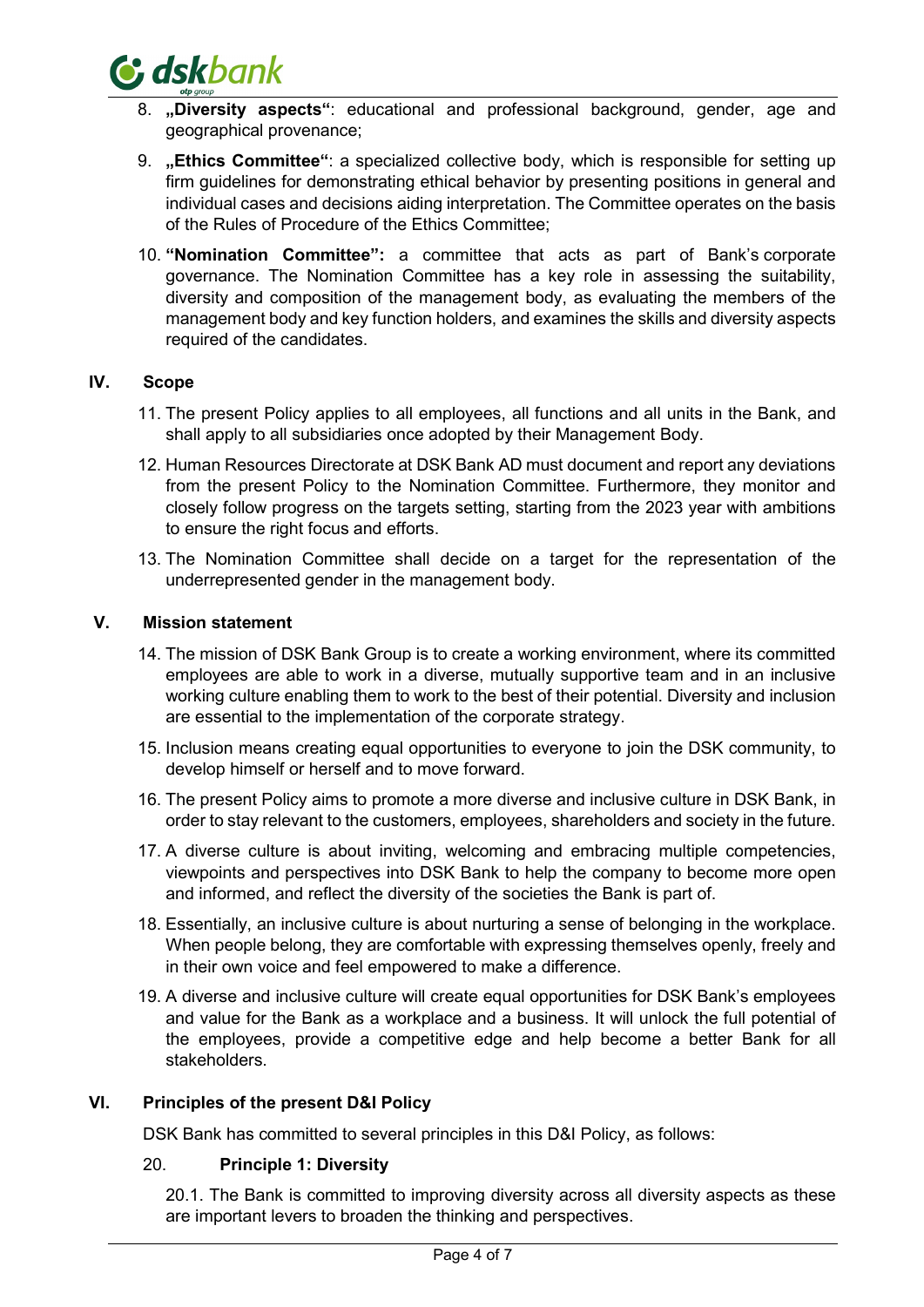

20.2. The Bank is in particular committed to increasing the share of the underrepresented gender in the management as the equal gender split in the general workforce is not reflected across all management levels.

20.3. DSK Bank aims to achieve this by strengthening D&I perspectives in the HR processes, e.g. with a key focus on the gender composition in both recruitment- and selection process, performance management process and when preparing the pipeline of talents and successors for key positions, in order to make this as balanced as possible.

20.4. The Bank strives towards an adequate diversity in terms of educational and professional background, gender and age among the members of the management body, in order to ensure diversity in their qualifications and competencies. It is a prerequisite that collectively the members of the management body shall have sufficient knowledge, professional competencies and experience to understand the Group's activities and the related risks.

#### 21. Principle 2: Equality

21.1. The Bank is committed to ensuring that all employees are provided with equal opportunities and terms throughout the entire employee life cycle, general working conditions, pay or career development.

21.2. The Bank aims to obtain this by having the right policies and daily practices in place, and by ensuring that nomination processes are designed in a way that helps Nomination committee focus and deliver on D&I perspectives. Where appropriate, the Bank also monitors that employees are provided with equal terms and reports and acts if any discrepancies are identified within relevant areas.

21.3. The Bank is committed to ensure equal opportunities for all genders. Equal career prospects help to improve the representation of the underrepresented gender in the management body of institutions in the longer run, by facilitating the existence of a diverse pool of candidates for such positions.

#### 22. Principle 3: Inclusion

22.1. The Bank has a zero tolerance against any kind of bullying, harassment and discrimination and is committed to creating an inclusive culture free from these behaviors.

22.2. All individuals should feel they belong, be comfortable with expressing themselves openly, freely and in their own voice and feel empowered to make a difference. It is therefore expected from both leaders and employees to demonstrate an inclusive attitude and behave in daily practices in such a way that builds and fosters an inclusive culture.

#### VII. Responsibilities for fulfillment of the present D&I Policy

23. It is responsibility of all employees and the management body to contribute to creating a diverse and inclusive culture within DSK Bank Group, as follows:

23.1. It is expected by all employees to behave in a way that is respectful of other colleagues and to acknowledge their individuality;

23.2. Hold in from actions and behavior that may be interpreted as harassment even if it was not the intent;

23.3. All leaders and employees proactively counteract and stop any direct or indirect bullying, harassment or discrimination.

24. The Nomination Committee of DSK Bank monitors and follows the implementation and fulfillment of the obligations of the present D&I Policy, at least once per year and at each new procedure for election of members of the management body.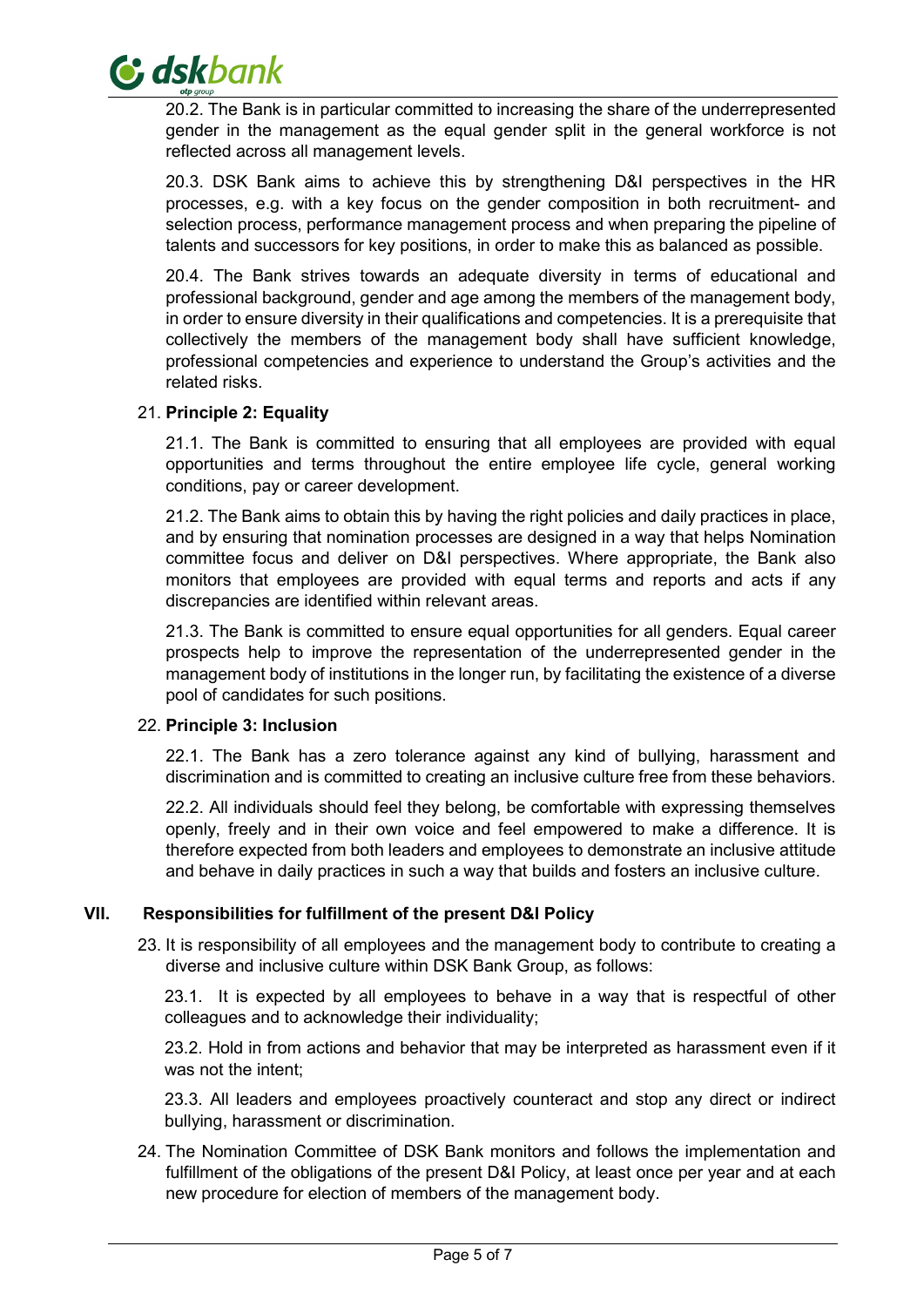

#### VIII. Strategy goals of the D&I Policy in practice

- 25. The Bank pursues 3 important goals in its daily operation:
	- 25.1. to develop the diversity, with its variety of views and experiences and to facilitate independent opinions and sound decision-making within the management body;
	- 25.2. to provide all groups of employees with equal opportunities in the workplace;
	- 25.3. to create a discrimination-free, open and inclusive workplace.
- 26. Concerning the employment of the under-represented gender, these 3 goals can be achieved through various programs:
	- 26.1. Gender ratio in the management bodies: DSK Bank is committed to improve the gender ratio within the management bodies, while also taking into account the legal requirement that the members of the management bodies must have adequate knowledge, skills and experience. The fulfillment of the latter requirements shall remain the top priority during the selection of suitable candidates.

#### The goal is to have at least two female members in the Management Board and in the Supervisory Board of DSK Bank. A set of D&I targets have been defined for 2023.

Implementation: In order to ensure that there is a sufficient number of internally appointed female candidates concerning the succession planning of the management of the company, the Bank determined a proportion of at least 25% of female candidates in the leadership succession planning practice.

- 26.2. Gender-neutral remuneration policy: DSK Bank follows the expectation of a gender-neutral remuneration policy not only as a kind of principle, but it is actually reflected in the Bank's remuneration practice:
- a. In its remuneration strategy the Bank adjusts the position-based wage bands to the level of the positions and market practices;
- b. The Bank monitors the wages regularly in order to prevent any significant gender pay gaps;
- c. The Bank's performance evaluation system is based on objective indicators and/or specific objective.
- 26.3. Equal opportunities and anti-discrimination: The Code of Ethics of DSK Bank establishes and enforces the prohibition of gender discrimination not only with regard to remuneration, but concerning all aspects of the workplace environment as well. In order to ensure the latter requirement, DSK Bank Group operates an ethics whistleblowing system under the direct supervision of the Ethics Committee of DSK Bank.
- 27. Other diversity aspects related to educational and professional background, age, and geographical provenance are important aiming to be achieved:

27.1. educational and professional background diversity – highly educated professionals with experience in different areas, with multiple degrees will response adequately to the new challenges in front of the banking activity; these qualities are to be assessed during the nomination of new candidates for management bodies.

27.2. targeted age diversity is focused on finding of perfect balance between know-how of the young and more experienced managers.

- 27.3. geographical provenance is in place although the Bank operates only in one country;
- 28. Inclusive approach: Creating an open and supportive workplace atmosphere is important, therefore an essential element of the group-level senior management training of DSK Bank is the leadership training on "Diversity and Inclusion".